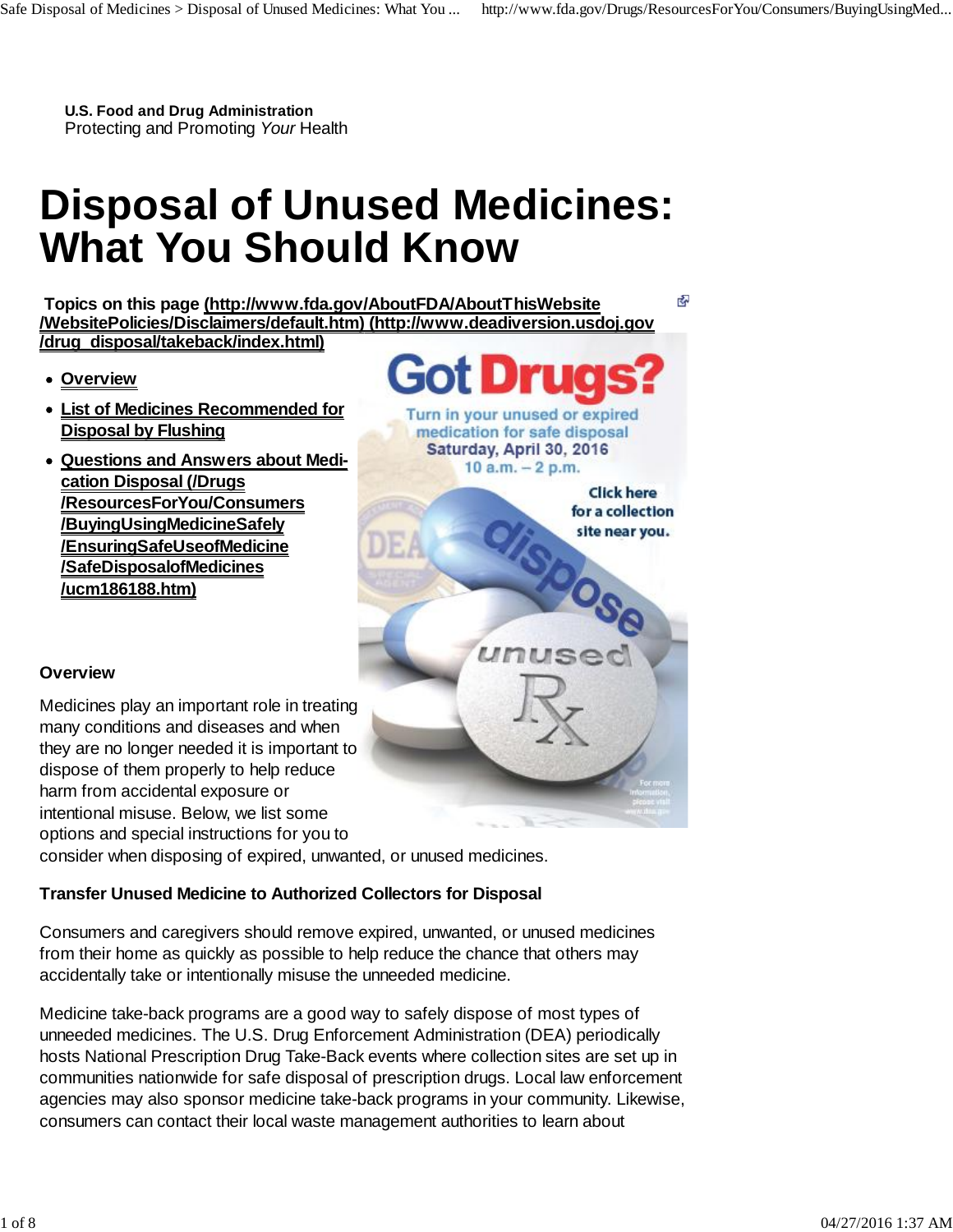medication disposal options and guidelines for their area.

Another option for consumers and long-term care facilities, like nursing homes, to dispose of unneeded medicines is to transfer unused medicines to collectors registered with the DEA. DEA-authorized collectors safely and securely collect and dispose of pharmaceuticals containing controlled substances and other medicines. In your community, authorized collection sites may be retail pharmacies, hospital or clinic pharmacies, and law enforcement locations. Some authorized collection sites may also offer mail-back programs or collection receptacles, sometimes called "drop-boxes," to assist consumers in safely disposing of their unused medicines.

Consumers can visit the **DEA's website (http://www.deadiversion.usdoj.gov /drug\_disposal/index.html)** for more information about drug disposal, **National Pre scription Drug Take-Back Day events (http://www.deadiversion.usdoj.gov /drug\_disposal/takeback/index.html)** and to locate a **DEA-authorized collector (https://www.deadiversion.usdoj.gov/pubdispsearch/spring/main?execution=e1s1)** in their area. Consumers may also call the DEA Office of Diversion Control's Registration Call Center at 1-800-882-9539 to find an authorized collector in their community.

### **Disposal in Household Trash**

If no medicine take-back programs or DEA-authorized collectors are available in your area, you can also follow these simple steps to dispose of most medicines in the household trash: 1

- 1. Mix medicines (do not crush tablets or capsules) with an unpalatable substance such as dirt, kitty litter, or used coffee grounds;
- 2. Place the mixture in a container such as a sealed plastic bag;
- 3. Throw the container in your household trash;
- 4. Scratch out all personal information on the prescription label of your empty pill bottle or empty medicine packaging to make it unreadable, then dispose of the container.

#### **Back to top**

### **Flushing of Certain Medicines**

There is a small number of medicines that may be especially harmful and, in some cases, fatal with just one dose if they are used by someone other than the person for whom the medicine was prescribed. To prevent accidental ingestion of these potentially dangerous medicines by children, or pets, it is recommended that these medicines be disposed of quickly through a medicine take-back program or by transferring them to a DEA-authorized collector. If these disposal options are not readily available, it is recommended that these medicines be flushed down the sink or toilet as soon as they are no longer needed. Click here for a **list of medicines recommended for disposal by flushing.**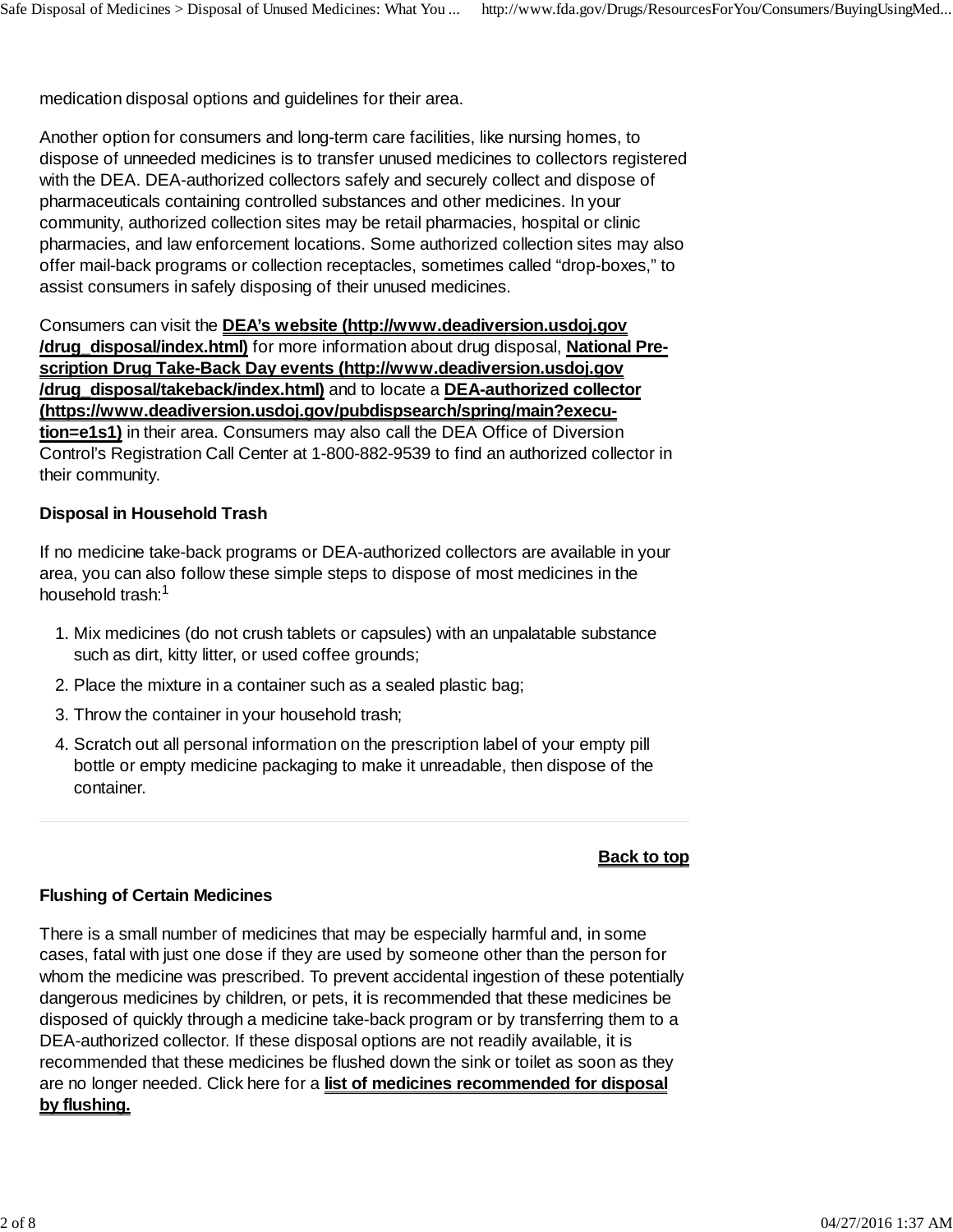For example, patients in assisted living communities using fentanyl patches for pain should immediately flush their used or unneeded patches down the toilet. When you dispose of these patches and certain other powerful medicines down the sink or toilet you help to keep others safe by ensuring that these medicines cannot be used again or accidentally ingested and cause harm.

You may have also received disposal directions when you picked up your prescription. If your medicine is on **this list**, and you did not receive information containing disposal instructions along with your prescription, you can find instructions on how to dispose of the medicines at **DailyMed (http://dailymed.nlm.nih.gov/dailymed/about.cfm)**, by searching on the drug name and then looking in one of the following sections of the prescribing information:

- Information for Patients and Caregivers
- Patient Information
- Patient Counseling Information
- Safety and Handling Instructions
- Medication Guide

FDA remains committed to working with other federal agencies and medicine manufacturers to develop alternative, safe disposal policies. Below is some additional information about flushing medicine when it is no longer needed. If you have additional questions about disposing of your medicine, please contact us at 1-888-INFO-FDA (1-888-463-6332).

For additional information, see **Medication Disposal: Questions and Answers (/Drugs/ResourcesForYou/Consumers/BuyingUsingMedicineSafely /EnsuringSafeUseofMedicine/SafeDisposalofMedicines/ucm186188.htm)**.

### **Medicines Recommended for Disposal by Flushing**

This list from FDA tells you which medicines you should flush down the sink or toilet when they are no longer needed to help prevent danger to people and pets in the home. Flushing these medicines will get rid of them right away and help keep your family and pets safe.

Links in the list below go to medicine information for consumers that includes specific disposal instructions.

**Click here for a printable version of this list (PDF - 94B) (/downloads/Drugs /ResourcesForYou/Consumers/BuyingUsingMedicineSafely /EnsuringSafeUseofMedicine/SafeDisposalofMedicines /UCM337803.pdf)** (revised October 2015).

**Back to top**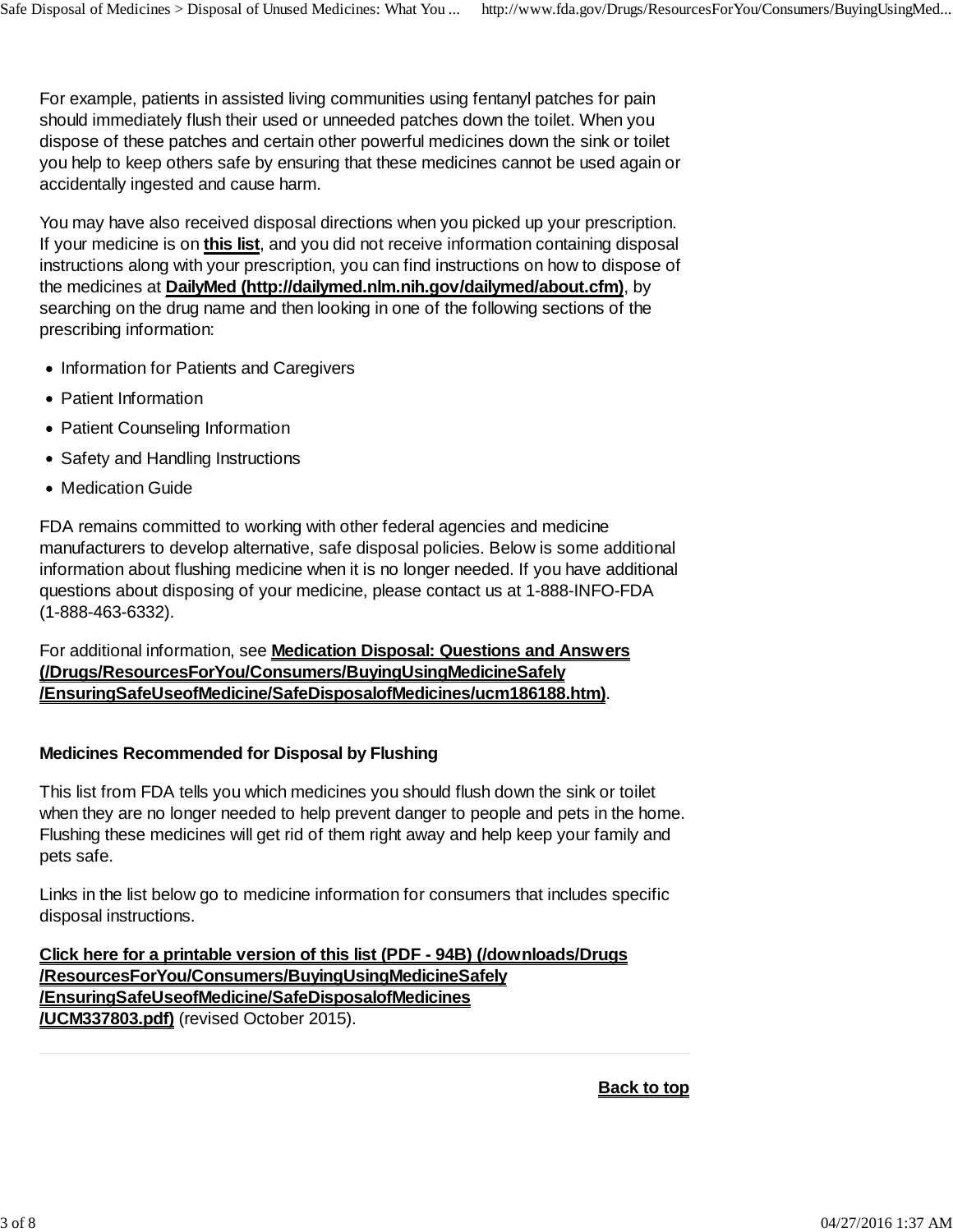# **Medicines recommended for disposal by flushing: medicine and active ingredient**

| Medicine                                                                                                                                                                                                                                                          | Active Ingredient                                            |
|-------------------------------------------------------------------------------------------------------------------------------------------------------------------------------------------------------------------------------------------------------------------|--------------------------------------------------------------|
| Abstral (PDF - 1M) (/downloads/Drugs/DrugSafety<br>/UCM239930.pdf), tablets (sublingual)                                                                                                                                                                          | Fentanyl                                                     |
| Actiq (PDF - 251KB) (/downloads/Drugs/DrugSafety<br>/UCM085817.pdf), oral transmucosal lozenge *                                                                                                                                                                  | Fentanyl Citrate                                             |
| Avinza (PDF - 51KB) (/downloads/Drugs/DrugSafety<br>/UCM311346.pdf), capsules (extended release)                                                                                                                                                                  | Morphine Sulfate                                             |
| Belbuca (PDF - 44KB) (/downloads/Drugs/DrugSafety<br>/UCM470684.pdf), soluble film (buccal)                                                                                                                                                                       | Buprenorphine<br>Hydrochloride                               |
| Buprenorphine Hydrochloride, tablets (sublingual) *                                                                                                                                                                                                               | Buprenorphine<br>Hydrochloride                               |
| Buprenorphine Hydrochloride; Naloxone Hydrochloride, tablets<br>(sublingual) *                                                                                                                                                                                    | Buprenorphine<br>Hydrochloride;<br>Naloxone<br>Hydrochloride |
| Butrans (PDF - 388KB) (/downloads/Drugs/DrugSafety<br>/UCM219146.pdf), transdermal patch system                                                                                                                                                                   | Buprenorphine                                                |
| Daytrana (PDF - 281KB) (/downloads/Drugs/DrugSafety<br>/UCM088581.pdf), transdermal patch system                                                                                                                                                                  | Methylphenidate                                              |
| Demerol, tablets *                                                                                                                                                                                                                                                | Meperidine<br>Hydrochloride                                  |
| <b>Demerol, oral solution *</b>                                                                                                                                                                                                                                   | Meperidine<br>Hydrochloride                                  |
| Diastat/Diastat AcuDial (http://www.accessdata.fda.gov/scripts<br>/cder/drugsatfda/index.cfm?fuseaction=Search.Overview&<br>DrugName=DIASTAT), rectal gel [for disposal<br>instructions: click on link, then go to "Label information"<br>and view current label] | Diazepam                                                     |
| Dilaudid, tablets *                                                                                                                                                                                                                                               | Hydromorphone<br>Hydrochloride                               |
| Dilaudid, oral liquid *                                                                                                                                                                                                                                           | Hydromorphone<br>Hydrochloride                               |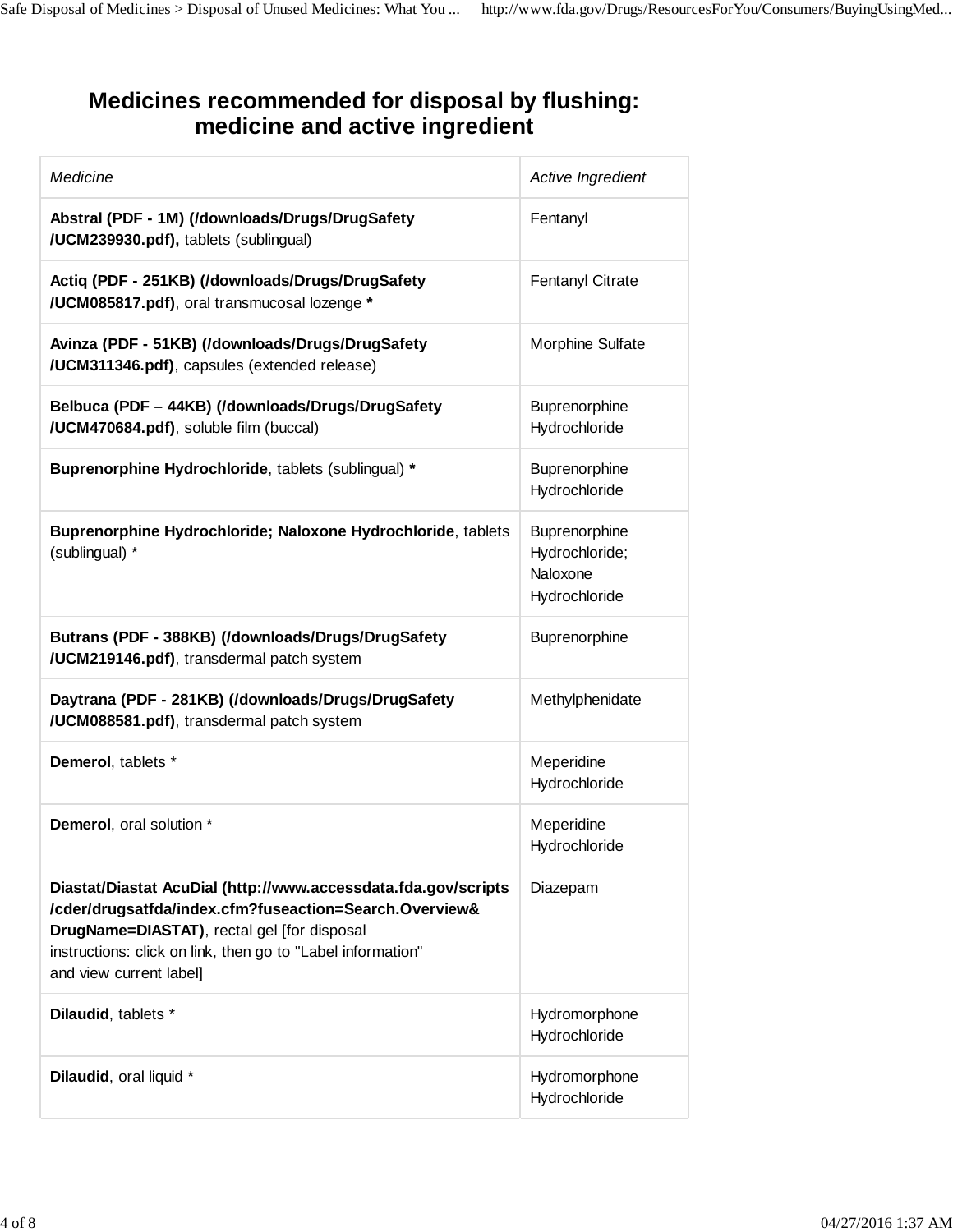| Medicine                                                                                                                | Active Ingredient                                |
|-------------------------------------------------------------------------------------------------------------------------|--------------------------------------------------|
| Dolophine Hydrochloride (PDF - 48KB) (/downloads/Drugs<br>/DrugSafety/UCM311370.pdf), tablets *                         | Methadone<br>Hydrochloride                       |
| Duragesic (PDF - 179KB) (/downloads/Drugs/DrugSafety<br>/UCM088584.pdf), patch (extended release) *                     | Fentanyl                                         |
| Embeda (PDF - 39KB) (/downloads/Drugs/DrugSafety<br>/UCM179172.pdf), capsules (extended release)                        | Morphine Sulfate;<br>Naltrexone<br>Hydrochloride |
| Exalgo (PDF - 83KB) (/downloads/Drugs/DrugSafety<br>/UCM204267.pdf), tablets (extended release)                         | Hydromorphone<br>Hydrochloride                   |
| Fentora (PDF - 338KB) (/downloads/Drugs/DrugSafety<br>/UCM088597.pdf), tablets (buccal)                                 | <b>Fentanyl Citrate</b>                          |
| Hysingla ER (PDF - 78KB) (/downloads/Drugs/DrugSafety<br>/UCM433047.pdf) tablets (extended release)                     | Hydrocodone<br><b>Bitartrate</b>                 |
| Kadian (PDF - 135KB) (/downloads/Drugs/DrugSafety<br>/UCM311373.pdf), capsules (extended release)                       | Morphine Sulfate                                 |
| Methadone Hydrochloride, oral solution *                                                                                | Methadone<br>Hydrochloride                       |
| Methadose, tablets *                                                                                                    | Methadone<br>Hydrochloride                       |
| Morphabond (PDF - 162 KB) (http://www.fda.gov/downloads<br>/Drugs/DrugSafety/UCM467785.pdf), tablets (extended release) | Morphine Sulfate                                 |
| Morphine Sulfate, tablets (immediate release) *                                                                         | Morphine Sulfate                                 |
| Morphine Sulfate (PDF - 282KB) (/downloads/Drugs<br>/DrugSafety/UCM199333.pdf), oral solution *                         | Morphine Sulfate                                 |
| MS Contin (PDF - 433KB) (/downloads/Drugs/DrugSafety<br>/UCM311374.pdf), tablets (extended release) *                   | Morphine Sulfate                                 |
| Nucynta ER (PDF - 38KB) (/downloads/Drugs/DrugSafety<br>/UCM270268.pdf), tablets (extended release)                     | Tapentadol                                       |
| Onsolis (PDF - 297KB) (/downloads/Drugs/DrugSafety<br>/UCM285397.pdf), soluble film (buccal)                            | <b>Fentanyl Citrate</b>                          |
| Opana, tablets (immediate release)                                                                                      | Oxymorphone<br>Hydrochloride                     |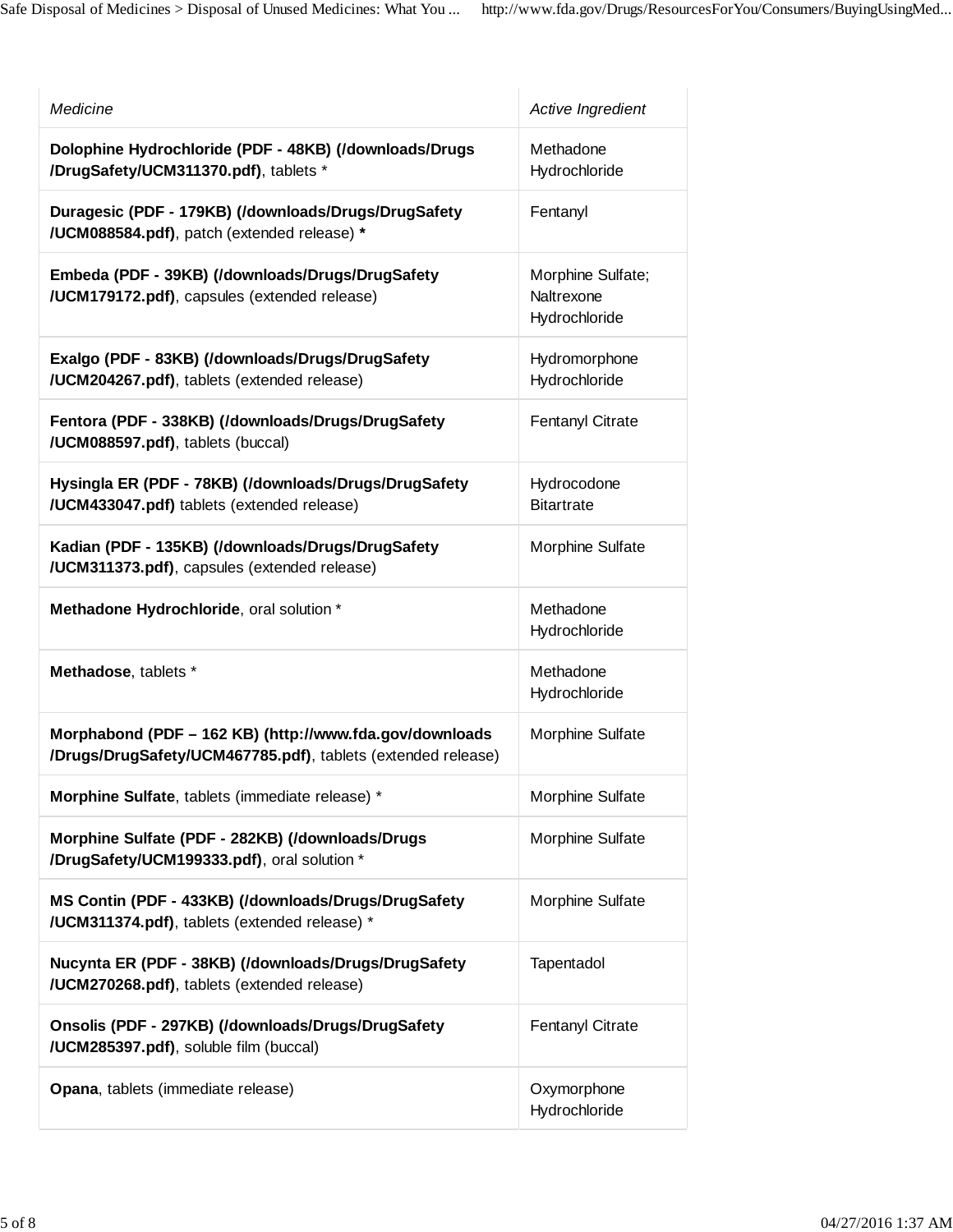| Medicine                                                                                                                                                                              | Active Ingredient                                            |
|---------------------------------------------------------------------------------------------------------------------------------------------------------------------------------------|--------------------------------------------------------------|
| Opana ER (PDF - 56KB) (/downloads/Drugs/DrugSafety<br>/UCM283820.pdf), tablets (extended release)                                                                                     | Oxymorphone<br>Hydrochloride                                 |
| Oxecta, tablets (immediate release)                                                                                                                                                   | Oxycodone<br>Hydrochloride                                   |
| Oxycodone Hydrochloride, capsules                                                                                                                                                     | Oxycodone<br>Hydrochloride                                   |
| Oxycodone Hydrochloride (PDF - 100KB) (/downloads/Drugs<br>/DrugSafety/UCM289880.pdf), oral solution                                                                                  | Oxycodone<br>Hydrochloride                                   |
| Oxycontin (PDF - 417KB) (/downloads/Drugs/DrugSafety<br>/UCM208530.pdf), tablets (extended release)                                                                                   | Oxycodone<br>Hydrochloride                                   |
| Percocet, tablets *                                                                                                                                                                   | Acetaminophen;<br>Oxycodone<br>Hydrochloride                 |
| Percodan, tablets *                                                                                                                                                                   | Aspirin; Oxycodone<br>Hydrochloride                          |
| Suboxone (/downloads/Drugs/DrugSafety/UCM225677.pdf)<br>(PDF - 83KB (/downloads/Drugs/DrugSafety/UCM225677.pdf))<br>(/downloads/Drugs/DrugSafety/UCM225677.pdf), film<br>(sublingual) | Buprenorphine<br>Hydrochloride;<br>Naloxone<br>Hydrochloride |
| Targiniq ER (/downloads/Drugs/DrugSafety/UCM411076.pdf)<br>(PDF - 48KB), tablets (extended release)                                                                                   | Oxycodone<br>Hydrochloride;<br>Naloxone<br>Hydrochloride     |
| Xartemis XR (PDF - 113KB) (/downloads/Drugs/DrugSafety<br>/UCM389284.pdf) tablets                                                                                                     | Oxycodone<br>Hydrochloride;<br>Acetaminophen                 |
| Xyrem (PDF - 185KB) (/downloads/Drugs/DrugSafety<br>/UCM089830.pdf), oral solution                                                                                                    | Sodium Oxybate                                               |
| Zohydro ER (PDF - 90KB) (/downloads/Drugs/DrugSafety<br>/UCM374009.pdf) capsules (extended release)                                                                                   | Hydrocodone<br><b>Bitartrate</b>                             |
| Zubsolv (PDF - 354KB) (/downloads/Drugs/DrugSafety<br>/UCM362203.pdf), tablets (sublingual)                                                                                           | Buprenorphine<br>Hydrochloride;<br>Naloxone<br>Hydrochloride |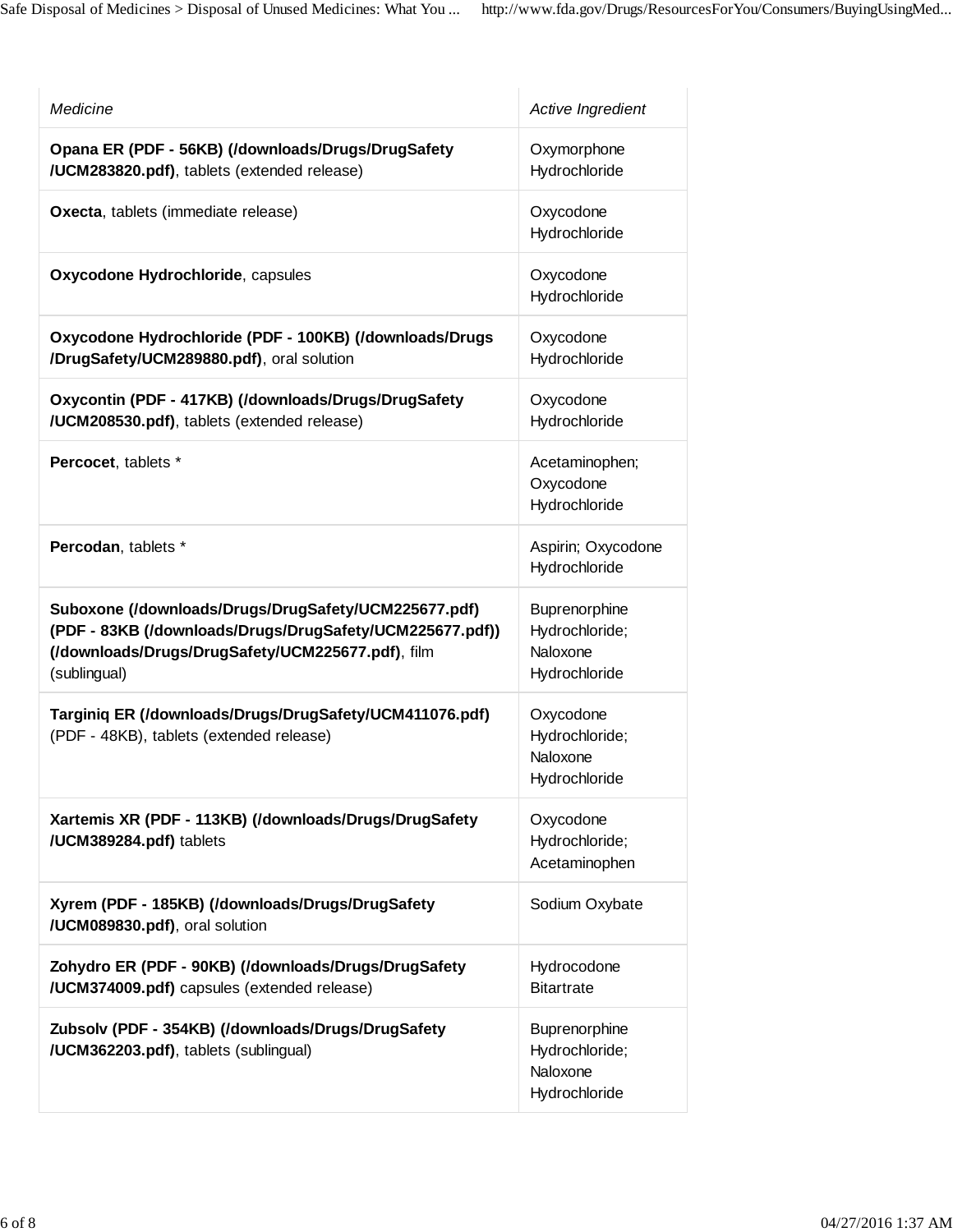**\***These medicines have generic versions available or are only available in generic formulations.

FDA continually evaluates medicines for safety risks and will update the list as needed.

List revised: October 2015

<sup>1</sup> Consumers are advised to check their local laws and ordinances to make sure *medicines can legally be disposed of with their household trash.*

For specific drug product labeling information, go to **DailyMed (http://daily med.nlm.nih.gov/dailymed/about.cfm)** or **Drugs@FDA (http://www.accessdata.fda.gov/scripts/cder/drugsatfda)**.

**Back to top**

#### **Additional Resources**

- **DEA Drug Disposal Information (http://www.deadiversion.usdoj.gov/drug\_disposal /index.html)**
- **Safe Use Initiative: Fentanyl Transdermal System "Patches": Safe Disposal (/Drugs/DrugSafety/SafeUseInitiative/ucm188762.htm#fentanyl)**
- **Safely Using Sharps (Needles and Syringes) at Home, at Work and on Travel (/MedicalDevices/ProductsandMedicalProcedures/HomeHealthandConsumer /ConsumerProducts/Sharps/default.htm)**
- **Expiration Dates Matter (/ForConsumers/ConsumerUpdates/ucm251658.htm)**

#### **Contact FDA**

Toll Free (855) 543-3784, or (301) 796-3400 **druginfo@fda.hhs.gov (mailto:druginfo@fda.hhs.gov)** **Human Drug Information Division of Drug Information (http://www.fda.gov/AboutFDA /CentersOffices /OfficeofMedicalProductsandTobacco /CDER/ucm082585)** (CDER) Office of Communications **Feedback Form (http://www.accessdata.fda.gov/scripts /email/cder/comment.cfm)** 10001 New Hampshire Avenue Hillandale Building, 4th Floor Silver Spring, MD 20993